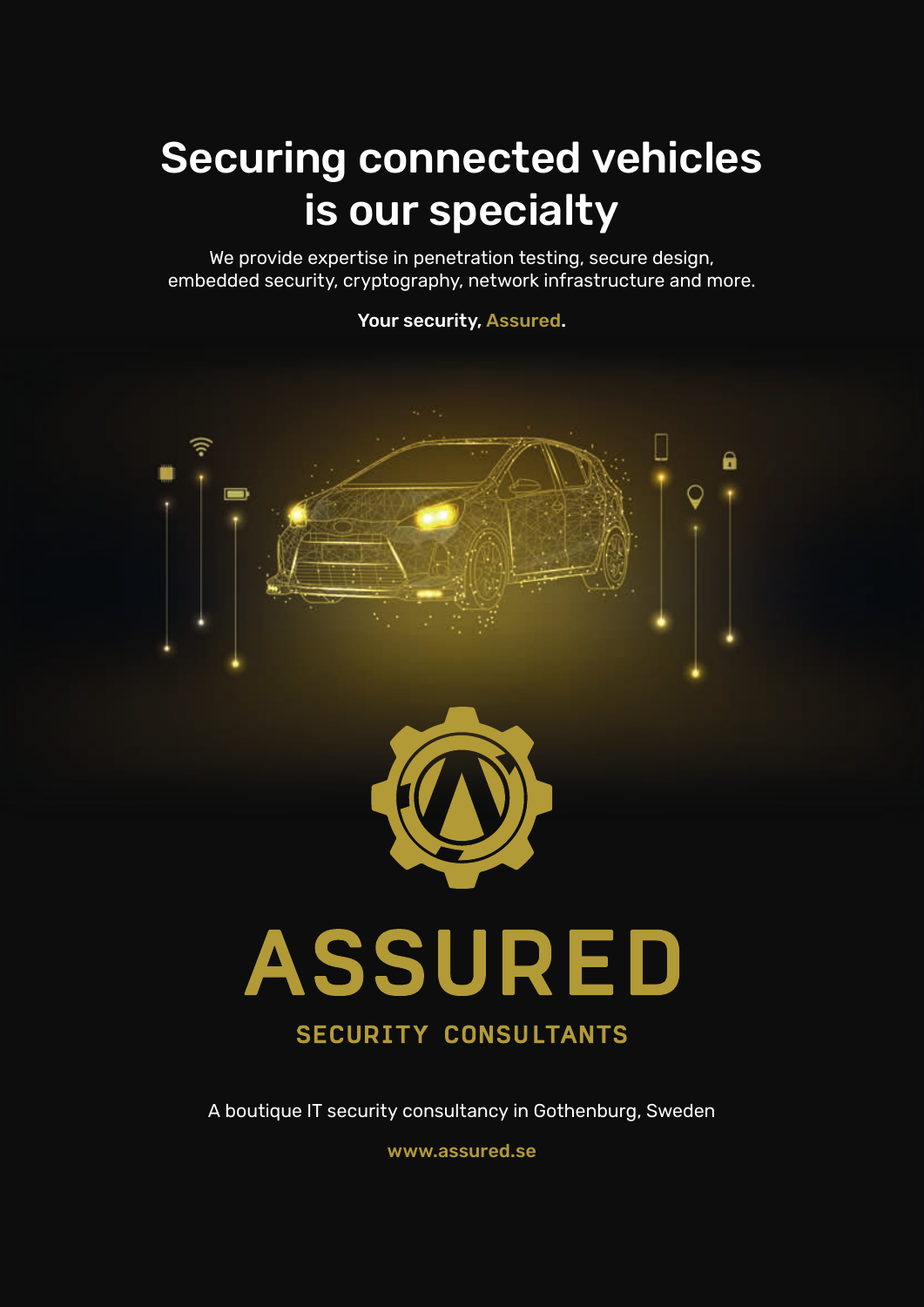## Ready for UN Regulation No. 155 and ISO/SAE 21434?

Our long experience in the security field makes us an excellent partner for ensuring you have carried out design, specification, component testing and system testing according to security industry best practice.

Being situated in Gothenburg, we have had the forefront of the automotive industry, research and development right by our doorstep since we started. Since then our expertise has been employed on the local as well as the international scene.

### Infotainment and telematics

As vehicles become more and more dependent on being online with a plethora of connected services, our expertise in penetration testing, embedded security and network infrastructure is highly appreciated by manufacturers and developers of connected vehicles.

Infotainment and telematics systems are core components in modern vehicles. Their connectivity features contribute to the attack vector for external threats.

We specialize in finding vulnerabilities in these systems and proposing mitigations to improve security and making the vehicle compliant with UN Cybersecurity Regulation No. 155 and the ISO/SAE 21434 standard.

### 3 Observations  $\frac{3}{3.1}$  Observations<br> $\frac{3}{3.1}$  High Unsigned firmware installed from

1 High Unsigned III. HIGH (9)

Anyone with physical<br>access to the diagnostic USB port is able<br>access to the diagnostic USB port and a custom clusters in a USB drive Anyone with physical Anyone with physical<br>access to the diagnostic USB port is able<br>to install a custom (potentially malicious)<br>to install a custom (pugging in a USB drive. Anyone with the diagnostic entially malicious)<br>location to the diagnostic contraining in a USB drive.<br>location undate by Plugging in a USB drive.<br>location is trivially encrypted, and a install a custom (potential in a USB drive)<br>Install a custom plugging in a USB drive<br>Inte update is trivially encrypted, and a<br>The update is trivially encrypted, and a instant update by plugging<br>oftware update is trivially encrypted, and a<br>the update is trivially encrypted, and it<br>checks its integrity the so The update is trivially the someone when the someone is used to check its integrity.

the Kaum is used<br>has no signature mechanism to vertex<br>tandard as<br>the recommend using an industry-standard as<br>complicated in the cach individual Whis no signature<br>We recommend using an industry-standard as<br>the confidentiality of firmware images. Si<br>the confidentiality of the each individual is The commend using an internate images.<br>The confidentiality of firmware images.<br>Includes steps taken for each individual is<br>includes steps taken for eachtials), it s The confidentiality of the each individual<br>includes steps taken for each individual is<br>includes steps taken for each interespendence of the correspondence of the correspondence of the correspondence of the correspondence o includes steps taken for credentials), it is<br>includes steps taken for credentials), it is<br>includes with single-use credentials), it is encludes with single-use circle. The correspondence of the second vehicle. The correspondence of the second of the second process in the second process in the second process in the second process in the second process in t

# Berrypt the firms of the first services listening

 $\frac{100 \text{ Mote}}{100 \text{ Mpc}} \frac{100 \text{ Mpc}}{100 \text{ Mpc}} \frac{100 \text{ Mpc}}{100 \text{ Mpc}}$ 

The output of netstat shown in Example 1<br>The output of netstat shown in Example 1<br>that all network services in The output of netstat shown in Example<br>Indicates that all network services in<br>Indicates that all network services in The output of netstar<br>Indicates that all network services in<br>Infotalment unit are reachable from a<br>Infotalment unit are reachable is a secure Including that all me reachable from or<br>Infortainment unit are reachable from or<br>Incluent interfaces. This can be a secure<br>is any of these services are infotainment unit are this can be a services are<br>includir. if any of these services are<br>insum, if any of these services are instance in the faces.<br>I usual, if any of these services are<br>Intended to be for internal use only.<br>Intended to be for intand is exposed ISSUED, if any of the internal use of the strategy of the strategy of the strategy of the strategy of the strategy of the strategy of the strategy of the strategy of the strategy of the strategy of the strategy of the stra Intended to be TOT wish is exposed<br>alreless network on wish for user comport 4444 is not meant for user comport ulreless network on meant for user<br>on port 4444 is not meant for user<br>intermal interface(s) it means to fu

Vulnerabi Potential that could

not suffic or hardene

Vulnerabilit

Threats regal servers relat in the field.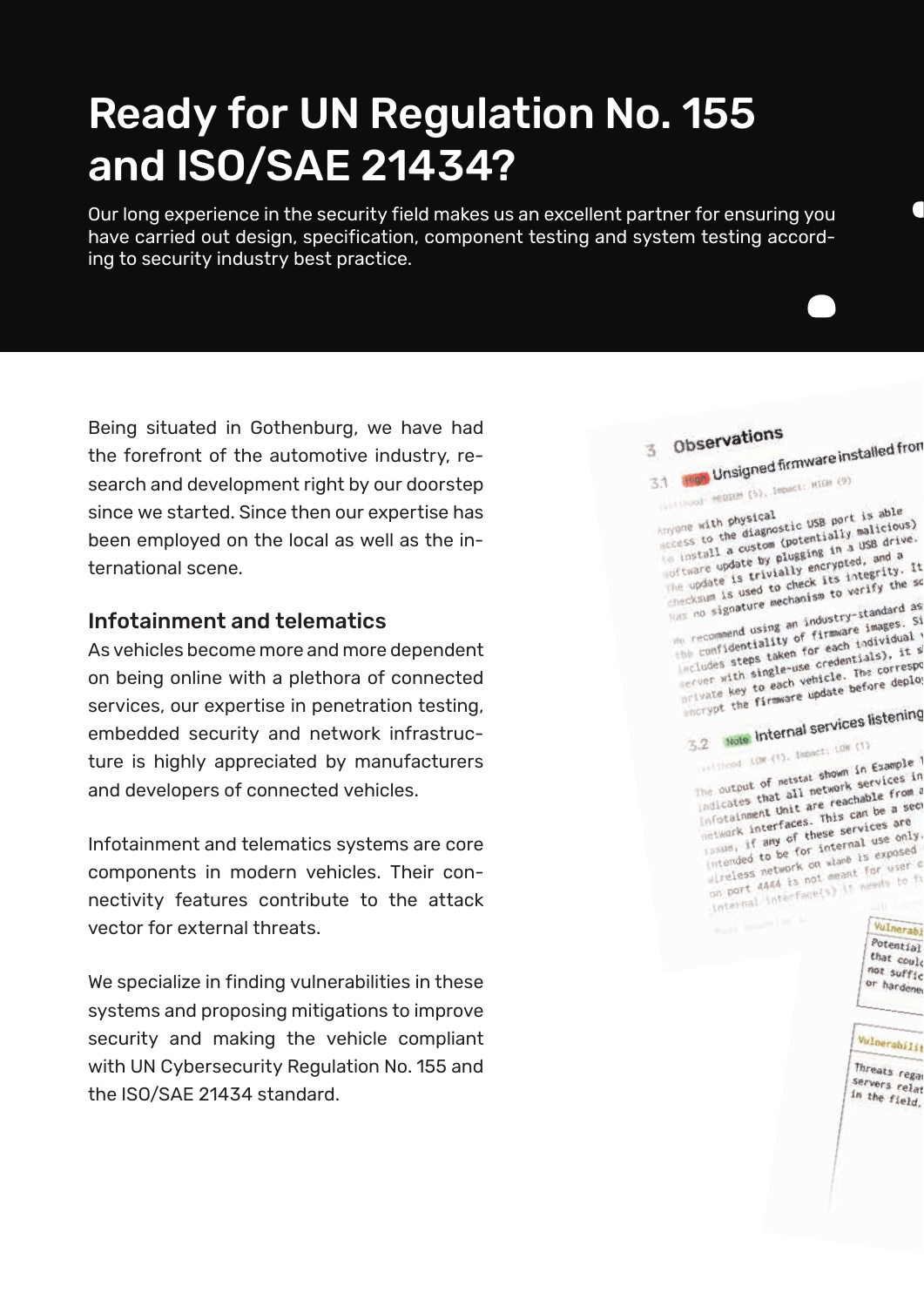USB device or OTA source

| <b>UN R155</b> | <b>Mitigation ID</b> |
|----------------|----------------------|
| Threat IO      | M16                  |
| 12             |                      |

urce of the update. wrce of the update.<br>Summetric encryption method to ensure<br>the current update flow already where or<br>sumetric encryption method to ensure<br>nce the current update flow already<br>nce the current a single-use SFTP metric encryption<br>ince the current update flow already<br>rehicle (starting a single-use SFTP<br>when be used to then be used to nce the current as single-use and<br>rehicle (starting a single-use a unique<br>hould be possible to issue a unique<br>the mublic key can then be used to exercise (starting a signal a unique<br>hould be possible to issue a unique<br>moing public key can then be used to

ment.

### on all interfaces

| the<br>$11\,$<br>urity | <b>UN R155</b><br>Threat ID | Mitigation ID<br>M23                                                                    |
|------------------------|-----------------------------|-----------------------------------------------------------------------------------------|
|                        |                             | to the user. If the service daemon listen<br>onnections, it should be restricted to the |
|                        | stion properly.             |                                                                                         |

| vuinerabilities<br>be exploited if<br>iently protected | inreal ID. Description<br>29. Network design introduces vulneranii                          |
|--------------------------------------------------------|---------------------------------------------------------------------------------------------|
|                                                        |                                                                                             |
| y threat                                               | 31. Unintended transfer of data can account                                                 |
|                                                        | Threat ID. Description                                                                      |
| ding back-end<br>ed to vehicles                        | 1. Back-end servers used as a means to<br>attack a vehicle or extract data.                 |
|                                                        | 2. Services from back-end server being<br>disrupted, affecting the operation of<br>vehicle. |
|                                                        | 3. Vehicle related data held on back-s<br>servers being lost or compremised ("data          |

Be it an electric hypercar, a hybrid car-sharing platform, a self-driving truck, a connected bus for local transport or any type of vehicle in between: Assured's security consultants have the tools and qualified experience to assess the security of such vehicles.

### Penetration test reports

Our penetration test reports for automotive security testing are constructed in a way that the issues reported: are easy to understand, reproduce and verify; are risk assessed according to recipients' needs; have a clear mitigation strategy; and relate to threats in UN R155 Annex 5.

We help our clients take their products from the design stage to production in a secure manner by assisting in threat modelling and risk analysis, protocol and application design reviews and implementation of security features. We assess and verify systems' security posture through penetration testing, code analysis and configuration reviews.